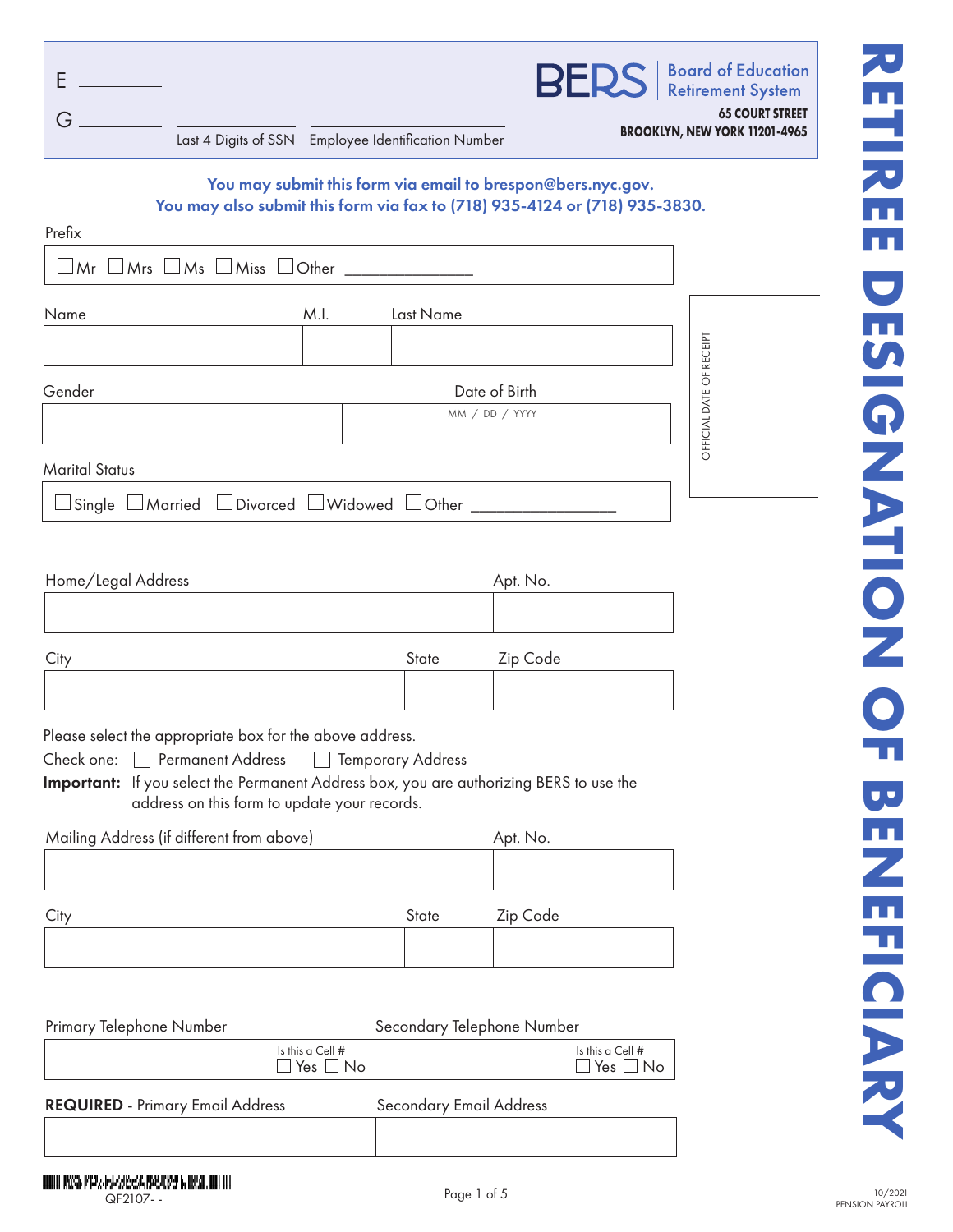G E

### To be valid this form must be filed with the Board of Education Retirement System.

### BENEFICIARY DESIGNATION

This designation supersedes all previously filed designation of beneficiary selection filed under the Regular Program, and governs only the payment of benefits thereunder.

In accordance with the rules and regulations governing the Board of Education Retirement System, I hereby authorize BERS to cancel any previous beneficiary designation made by me with regard to the following benefit and nominate the beneficiary(ies) named herein to receive such benefits. I reserve the right to change, in a manner prescribed by the Board, any beneficiary designated herein.

Should I fail to execute this form properly my previous designation of beneficiary will remain in full force and effect. Payment of any benefit will be designated according to the last designation which was properly executed, and if no previous designation was filed, payment of any benefit due will be made to my estate.

### DO NOT SIGN OR DATE UNLESS IN FRONT OF A NOTARY

| $\sim$<br>.<br>Sianature. | ⊃ate:  |
|---------------------------|--------|
|                           | ______ |

|                                                                         | Affix official seal in the box below |
|-------------------------------------------------------------------------|--------------------------------------|
| On this _______ day of __________________ in the year 20 _______        |                                      |
|                                                                         |                                      |
| to me known to be the individual described in and who executed the      |                                      |
| foregoing document, and he (she) duly acknowledged to me that he        |                                      |
| (she) executed the same, and the statements contained therein are true. |                                      |
|                                                                         |                                      |
|                                                                         |                                      |
| Signature of Notary Public or Commissioner of Deeds                     |                                      |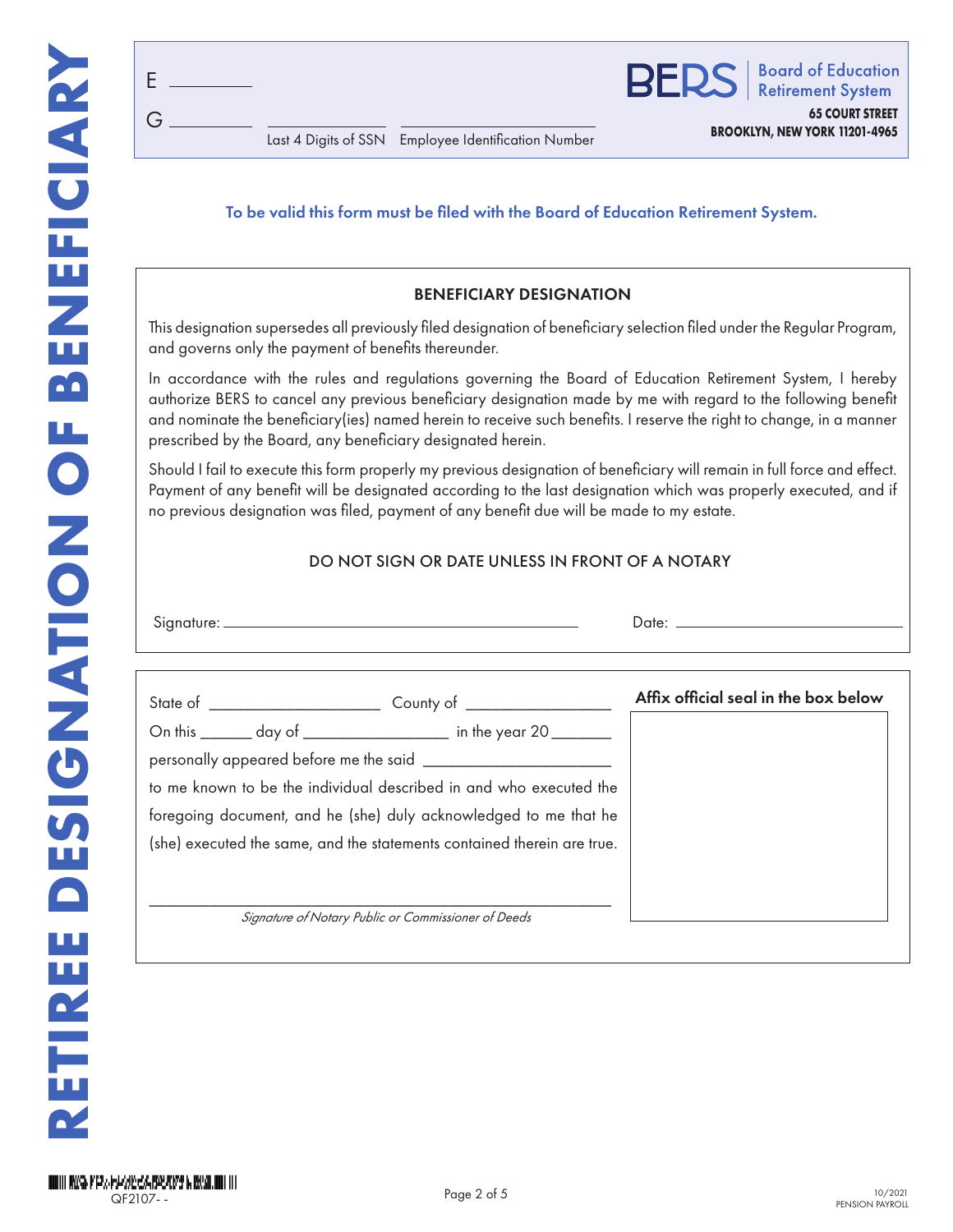|                                                     | <b>BERS</b>   Board of Education                               |
|-----------------------------------------------------|----------------------------------------------------------------|
| Last 4 Digits of SSN Employee Identification Number | <b>65 COURT STREET</b><br><b>BROOKLYN, NEW YORK 11201-4965</b> |

### **EXECTIONAL PAYMENT BENEFICIARY DESIGNATION**

I elect, in the event of my death the following beneficiary to receive the fractional portion of my retirement allowance for the month in which I die, if any is due. Note: Only one beneficiary is allowed for the Fractional Payment.

### BENEFICIARY

| <b>First Name</b>                   |  | M.I. | Last Name               |              |  |
|-------------------------------------|--|------|-------------------------|--------------|--|
|                                     |  |      |                         |              |  |
| Date of Birth<br>Relationship to Me |  |      |                         | % of Benefit |  |
| MM / DD / YYYY                      |  |      |                         |              |  |
| <b>Mailing Address</b>              |  |      |                         | Apt. No.     |  |
|                                     |  |      |                         |              |  |
| City                                |  |      | State                   | Zip Code     |  |
|                                     |  |      |                         |              |  |
| <b>REQUIRED - Telephone Number</b>  |  |      | <b>REQUIRED - Email</b> |              |  |
|                                     |  |      |                         |              |  |

### $\Box$  POST RETIREMENT DEATH BENEFIT (CHAPTER 617)

I elect, in the event of my death after the effective date of my retirement that the benefit shall be paid to the following beneficiary(ies).

# BENEFICIARY 1

| <b>First Name</b>                                                                                             |                    | M.I. | Last Name               |       |                         |
|---------------------------------------------------------------------------------------------------------------|--------------------|------|-------------------------|-------|-------------------------|
| Date of Birth<br>MM / DD / YYYY                                                                               | Relationship to Me |      |                         |       | REQUIRED - % of Benefit |
| <b>Mailing Address</b>                                                                                        |                    |      |                         |       | Apt. No.                |
|                                                                                                               |                    |      |                         |       |                         |
| City                                                                                                          |                    |      |                         | State | Zip Code                |
|                                                                                                               |                    |      |                         |       |                         |
| <b>REQUIRED - Telephone Number</b>                                                                            |                    |      | <b>REQUIRED - Email</b> |       |                         |
|                                                                                                               |                    |      |                         |       |                         |
| If more than one beneficiary is selected, you must select one of the following $\Box$ Otherwise or $\Box$ And |                    |      |                         |       |                         |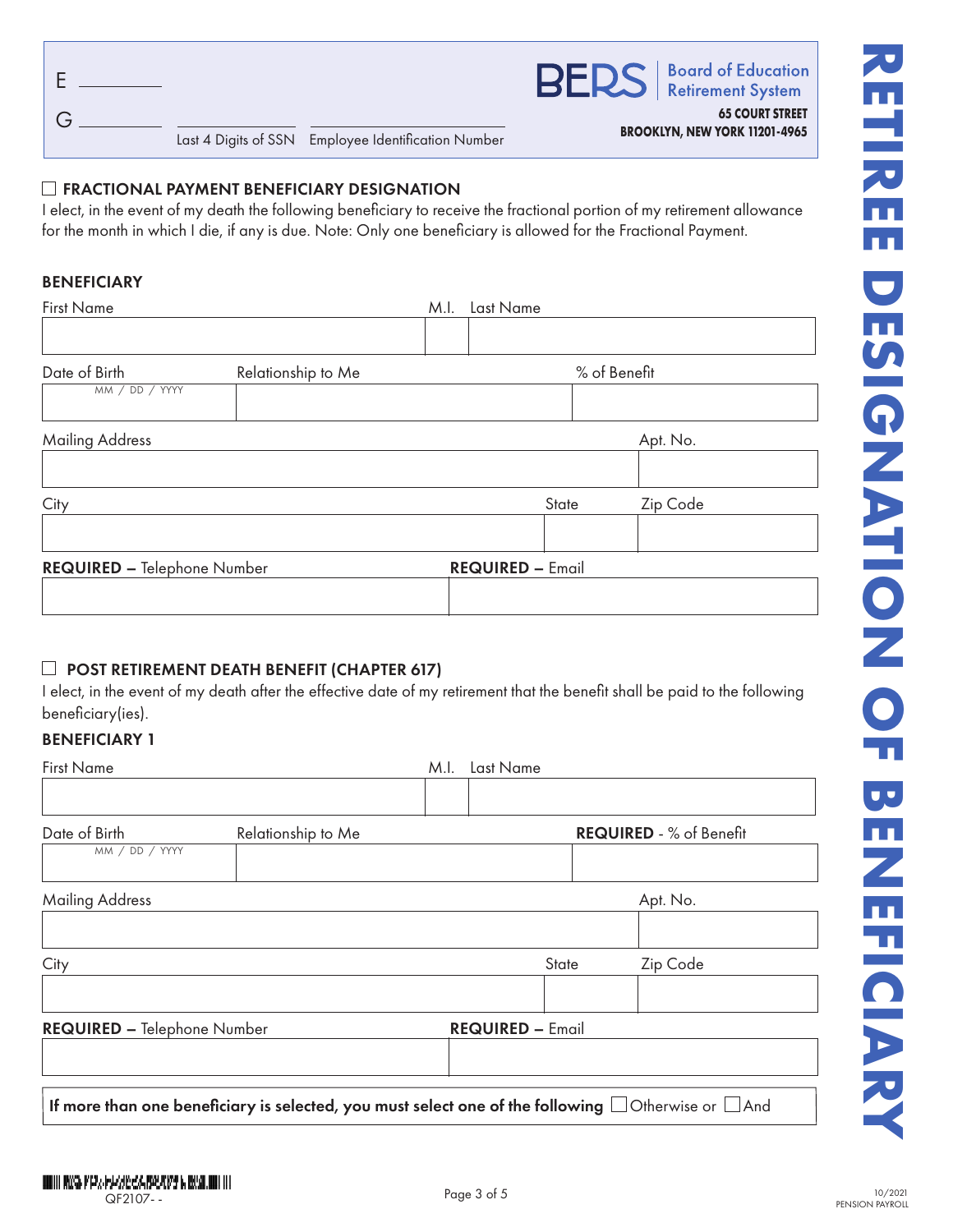|  |                                                     | <b>BERS</b>   Board of Education                               |
|--|-----------------------------------------------------|----------------------------------------------------------------|
|  | Last 4 Digits of SSN Employee Identification Number | <b>65 COURT STREET</b><br><b>BROOKLYN, NEW YORK 11201-4965</b> |

### POST RETIREMENT DEATH BENEFIT (CHAPTER 617)

I elect, in the event of my death after the effective date of my retirement that the benefit shall be paid to the following beneficiary(ies).

# BENEFICIARY 2

| <b>First Name</b>                  |                                                                                                               | M.I. | Last Name               |                                |
|------------------------------------|---------------------------------------------------------------------------------------------------------------|------|-------------------------|--------------------------------|
|                                    |                                                                                                               |      |                         |                                |
| Date of Birth                      | Relationship to Me                                                                                            |      |                         | <b>REQUIRED - % of Benefit</b> |
| MM / DD / YYYY                     |                                                                                                               |      |                         |                                |
| Mailing Address                    |                                                                                                               |      |                         | Apt. No.                       |
|                                    |                                                                                                               |      |                         |                                |
| City                               |                                                                                                               |      | State                   | Zip Code                       |
| <b>REQUIRED - Telephone Number</b> |                                                                                                               |      | <b>REQUIRED - Email</b> |                                |
|                                    |                                                                                                               |      |                         |                                |
|                                    | If more than one beneficiary is selected, you must select one of the following $\Box$ Otherwise or $\Box$ And |      |                         |                                |

### POST RETIREMENT DEATH BENEFIT (CHAPTER 617)

I elect, in the event of my death after the effective date of my retirement that the benefit shall be paid to the following beneficiary(ies).

### BENEFICIARY 3

| <b>First Name</b>                                                                                             |                    | M.I.                    | Last Name |  |          |
|---------------------------------------------------------------------------------------------------------------|--------------------|-------------------------|-----------|--|----------|
|                                                                                                               |                    |                         |           |  |          |
| Date of Birth<br>MM / DD / YYYY                                                                               | Relationship to Me | REQUIRED - % of Benefit |           |  |          |
|                                                                                                               |                    |                         |           |  |          |
| <b>Mailing Address</b>                                                                                        |                    |                         |           |  | Apt. No. |
| City                                                                                                          |                    |                         | State     |  | Zip Code |
| <b>REQUIRED - Telephone Number</b>                                                                            |                    | <b>REQUIRED - Email</b> |           |  |          |
|                                                                                                               |                    |                         |           |  |          |
| If more than one beneficiary is selected, you must select one of the following $\Box$ Otherwise or $\Box$ And |                    |                         |           |  |          |

If you wish to list additional beneficiaries, please list these additional beneficiaries on a separate sheet accordingly.